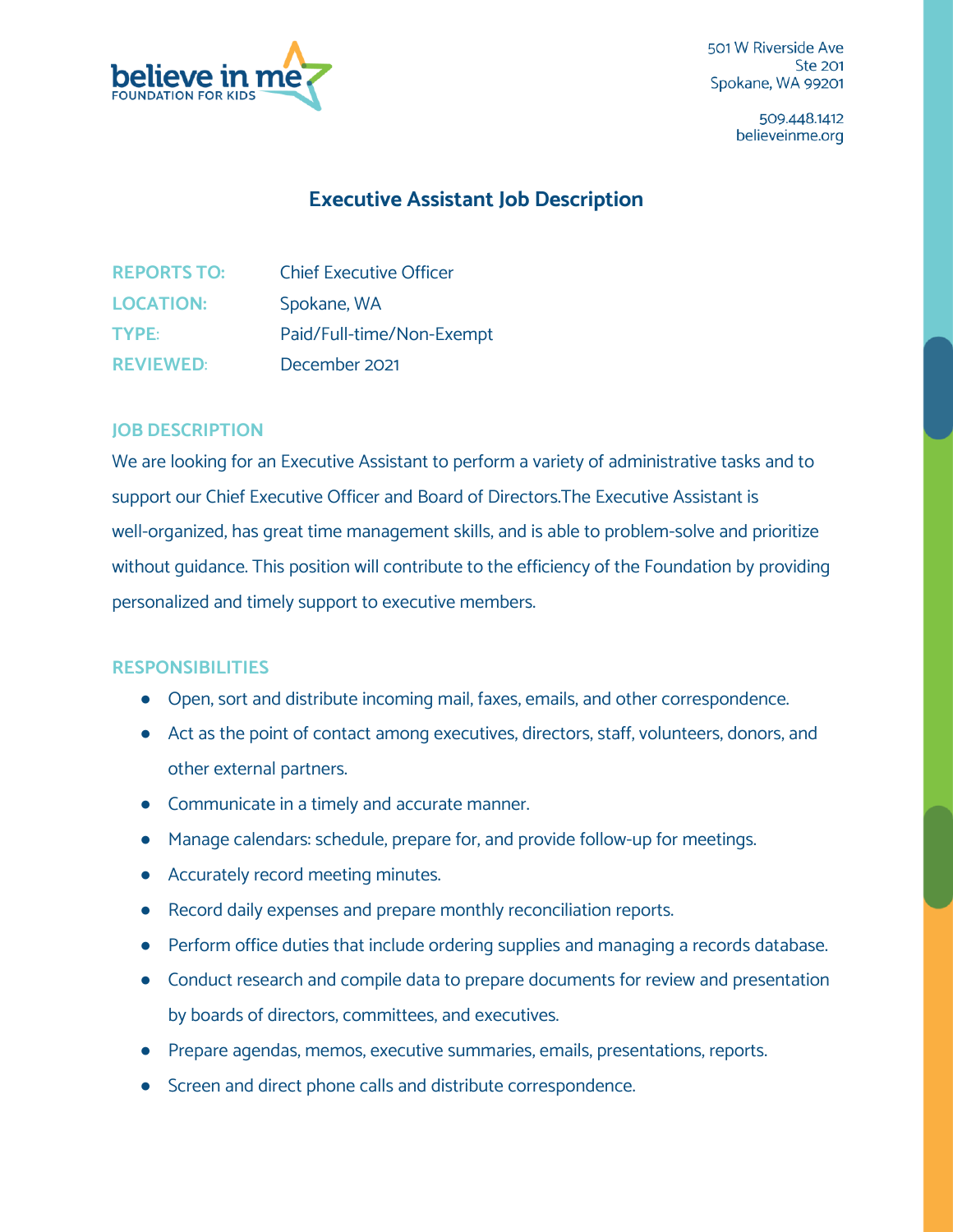

501 W Riverside Ave **Ste 201** Spokane, WA 99201

> 509.448.1412 believeinme.org

- Organize and maintain the office filing system for filing and retrieving corporate records, documents, and reports in both digital and paper form.
- Handle basic bookkeeping tasks, including bill payment and preparation of daily deposit.
- Using various softwares, including word processing, spreadsheets, databases, and presentation software.
- Provide general administrative support.

## **MINIMUM EDUCATION AND EXPERIENCE REQUIREMENTS:**

- 5 years of experience as an executive assistant or other relevant administrative support experience.
- In-depth understanding of the entire MS Office or G suite.
- High school diploma.
- Ability to organize a daily workload by priorities.
- Must be able to meet deadlines in a fast-paced, quickly changing environment.
- A proactive approach to problem-solving with strong decision-making skills.
- Professional level verbal and written communications skills.
- Discretion and confidentiality
- PA diploma or certification is a plus